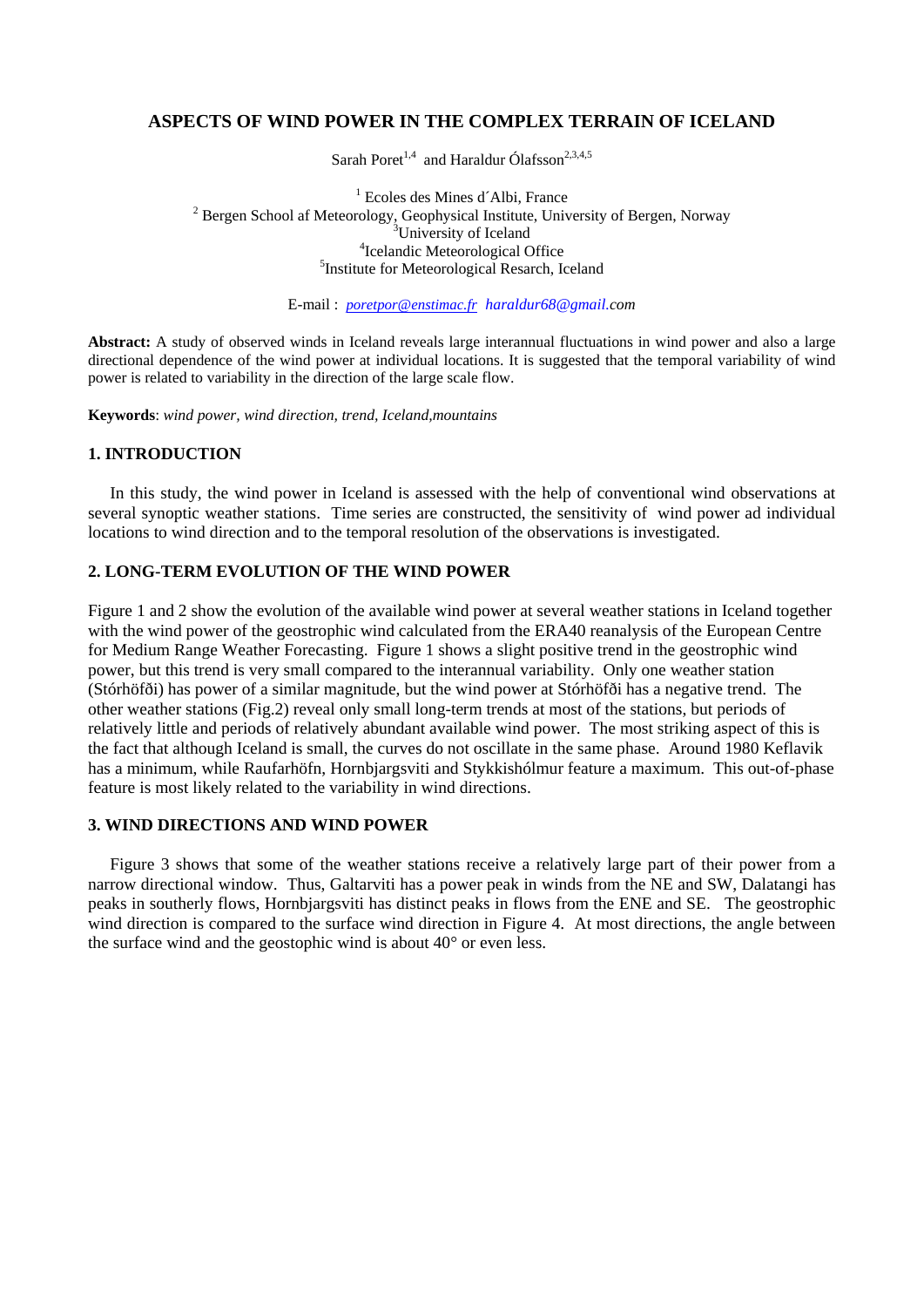Power=f(Year)



**Figure 1:** Temporal evolution of available wind power at several weather stations in Iceland



Power=f(Year)

Figure 2: Wind power (zoom from Fig. 1, but with 5 years running mean)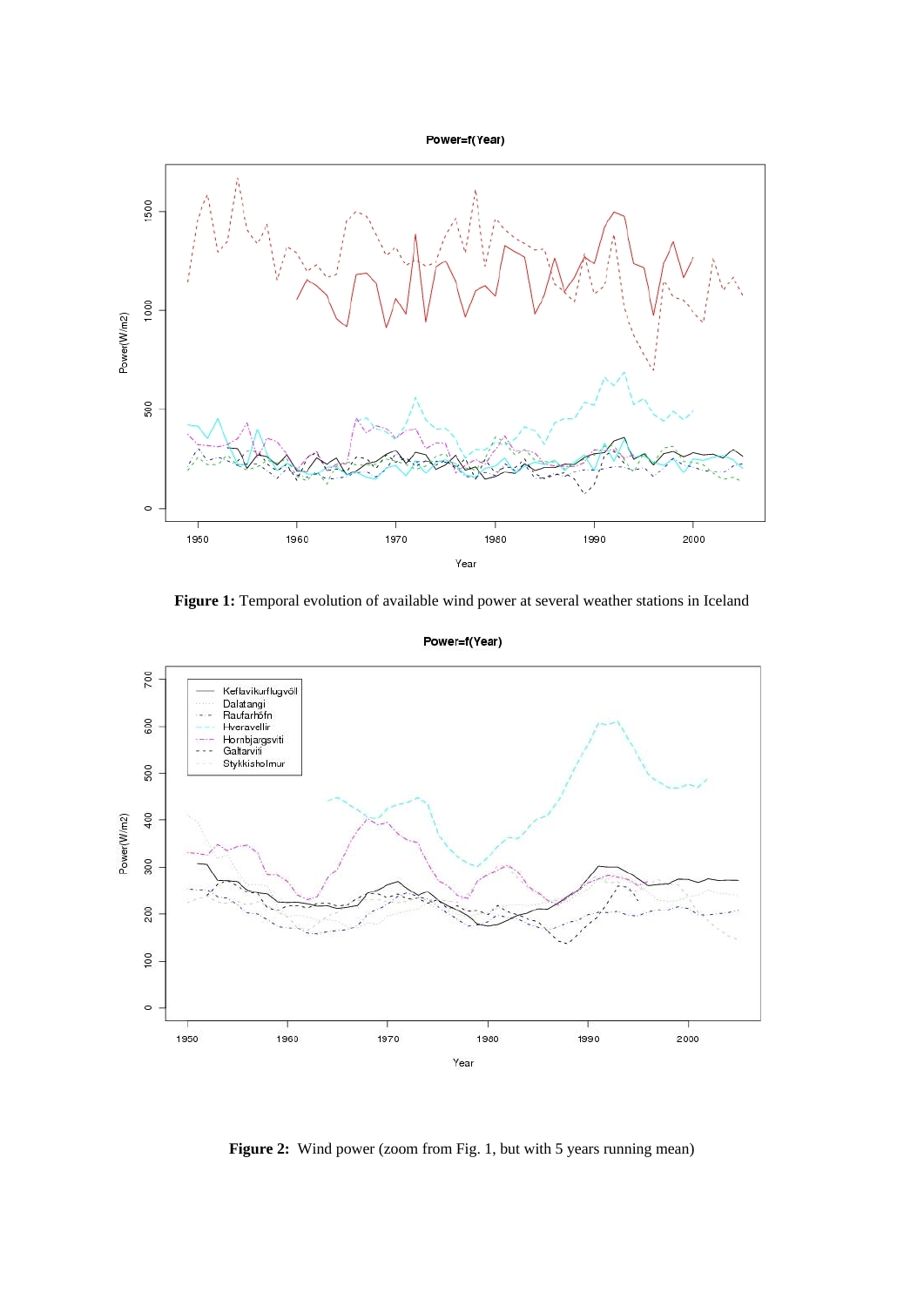

**Figure 3:** Wind power as a function of wind direction at several weather stations in Iceland. G is for geostrophic and S is for surface (10 m ) winds.